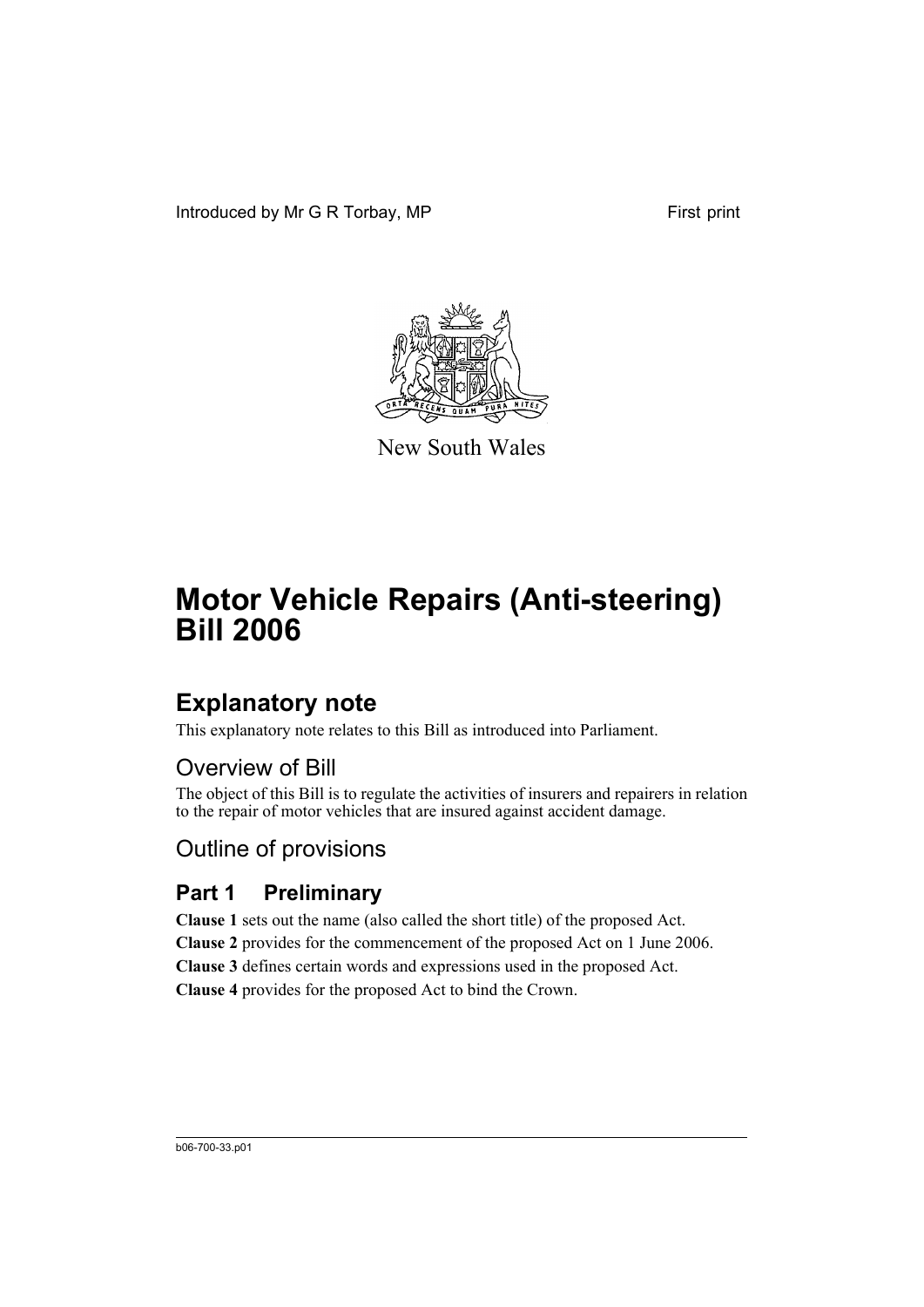Motor Vehicle Repairs (Anti-steering) Bill 2006

Explanatory note

## **Part 2 Regulation of the motor vehicle repair industry**

## **Division 1 Coverage under an insurance policy**

**Clause 5** invalidates the use, in insurance policies, of provisions that require the use of particular parts or products in the repair of the insured's motor vehicle, restrict the insured's choice of repairer or impose additional charges on an insured for choosing their own repairer.

**Clause 6** invalidates the use, in agreements between insurers and repairers, of provisions that require the repairer to offer discounted prices for parts or products to be paid for by the insurer or that entitle the insurer to direct that particular motor vehicles be repaired by that repairer.

## **Division 2 Offences**

**Clause 7** prohibits an insurer from "steering" an insured towards a particular repairer, accepting kickbacks for steering an insured towards a particular repairer, requiring a repairer to use particular parts or products or making arrangements for an insured's motor vehicle to be towed to the insurer's preferred repairer.

**Clause 8** prohibits an insurer from "steering" a third party claimant towards a particular repairer or requiring a third party claimant to choose particular parts or products for use in the repair of the claimant's motor vehicle.

**Clause 9** allows an insurer to suggest or advise the use of a particular repairer if an insured so requests, provided that the suggestion or advice is in the form of a list of repairers from which the insured is free to choose.

**Clause 10** prohibits the practice of obtaining the insured's authority to request quotations for the repair of the insured's motor vehicle, or to find and engage a repairer to repair the insured's motor vehicle, prior to the motor vehicle being towed from the scene of an accident.

## **Part 3 Disclosure requirements**

**Clause 11** requires an insurer to provide the insured with a disclosure notice, in a form to be prescribed by regulations under the proposed Act, when the insured first enters into an insurance policy with the insurer, on each occasion the policy is renewed and whenever the insured makes a claim under the policy.

**Clause 12** requires an insurer to provide a third party claimant with a disclosure notice, in a form to be prescribed by regulations under the proposed Act, when the third party claimant makes a claim against the insurer.

**Clause 13** prohibits an insurer from preventing a repairer from disclosing to an insured or to a third party claimant any information about the parts and products the repairer has used to repair a motor vehicle, and requires the repairer to disclose that information to an insured or third party claimant.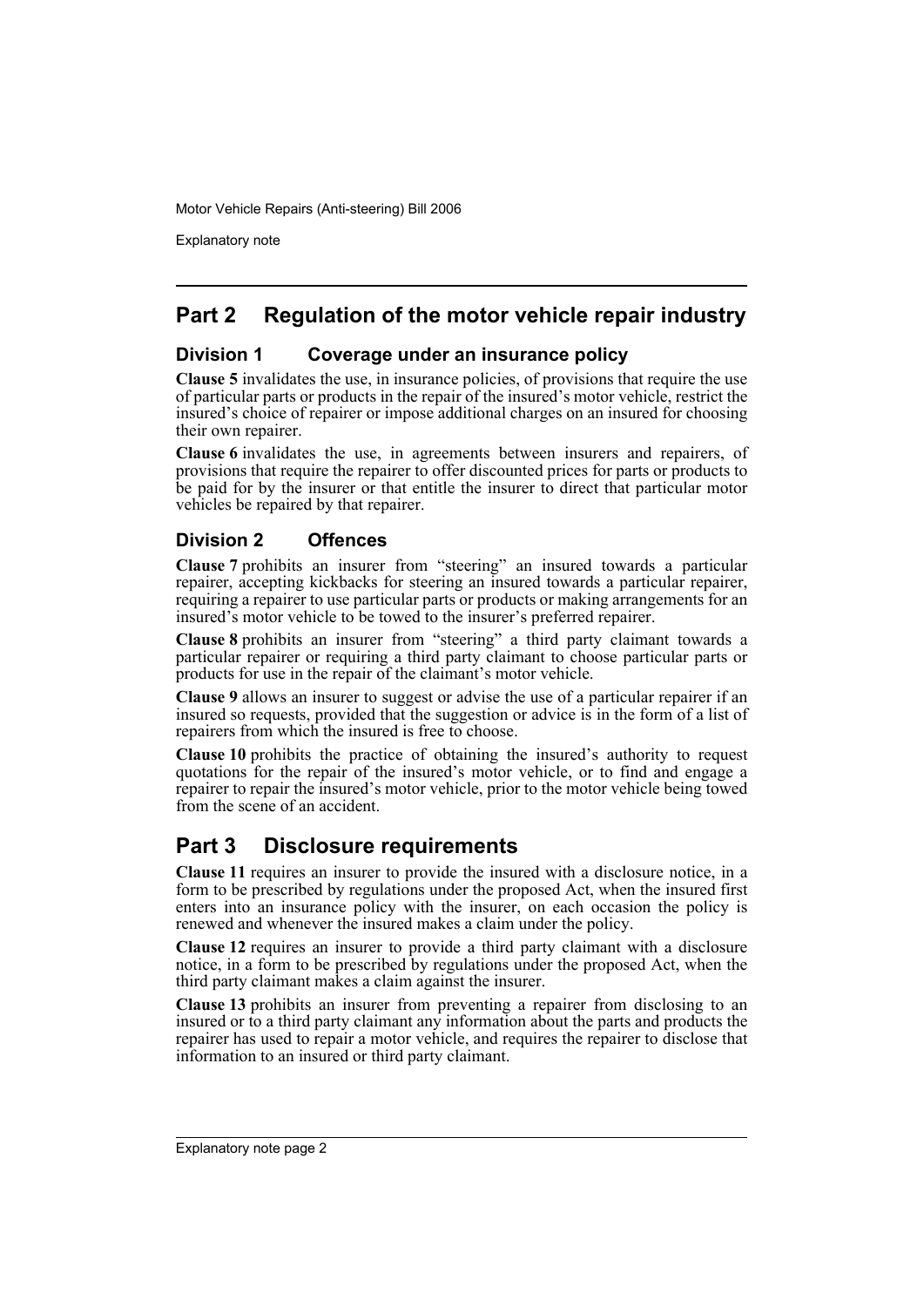Motor Vehicle Repairs (Anti-steering) Bill 2006

Explanatory note

## **Part 4 Ownership interests in motor vehicle repair businesses**

**Clause 14** provides that, as of 1 September 2006, an insurer is prohibited from holding or acquiring an ownership interest in any motor vehicle repair business in New South Wales.

**Clause 15** provides that, during the period between the commencement of the proposed Act and 1 September 2006, an insurer that has an ownership interest in a repairer must disclose that information in any disclosure notice issued by it under proposed section 11 or 12.

## **Part 5 Miscellaneous**

**Clause 16** enables the Governor to make regulations for the purposes of the proposed Act.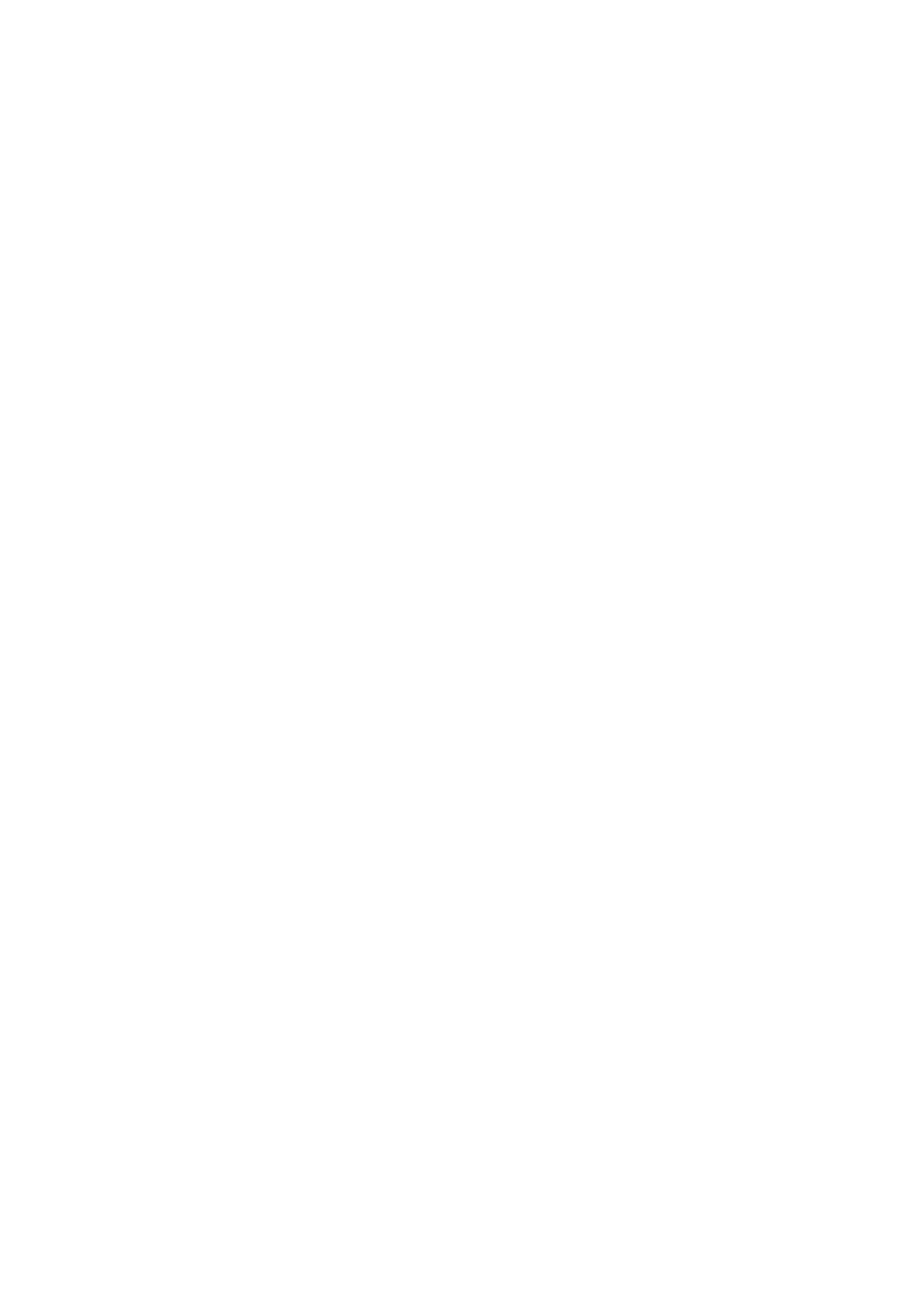Introduced by Mr G R Torbay, MP First print



New South Wales

# **Motor Vehicle Repairs (Anti-steering) Bill 2006**

# **Contents**

| Part 1 | <b>Preliminary</b>                                                    | Page           |
|--------|-----------------------------------------------------------------------|----------------|
|        | Name of Act<br>1                                                      | $\overline{2}$ |
|        | 2<br>Commencement                                                     | $\overline{2}$ |
|        | Definitions<br>3                                                      | 2              |
|        | Act to bind Crown<br>4                                                | 3              |
| Part 2 | Regulation of the motor vehicle repair industry                       |                |
|        | <b>Division 1</b><br>Coverage under an insurance policy               |                |
|        | 5.<br>Prohibited limitations on coverage under an insurance<br>policy | 4              |
|        | 6<br>Agreements between insurers and repairers                        | 4              |
|        |                                                                       |                |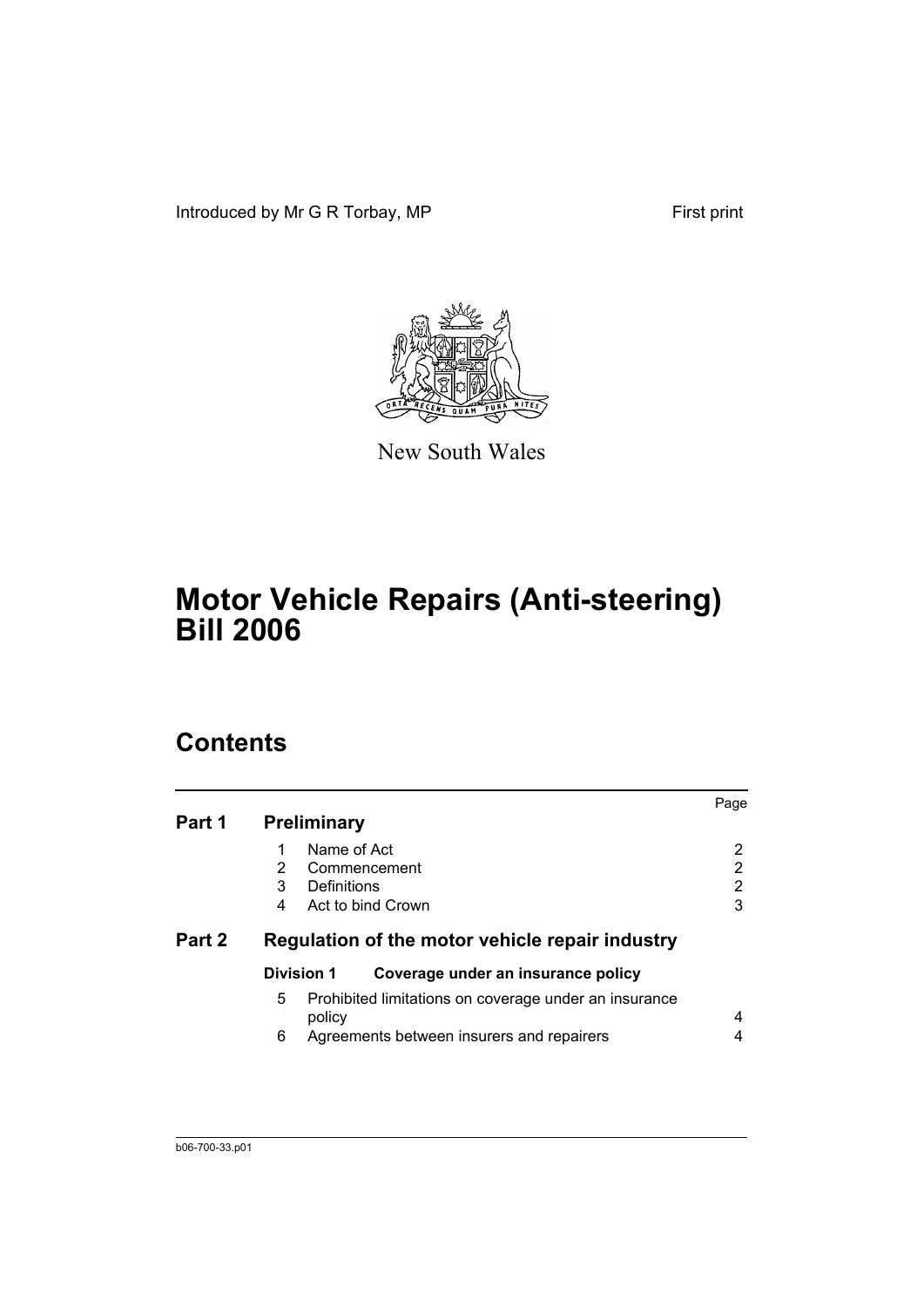## Motor Vehicle Repairs (Anti-steering) Bill 2006

Contents

|        |                 |                                |                                                                                                        | Page |
|--------|-----------------|--------------------------------|--------------------------------------------------------------------------------------------------------|------|
|        | Division 2      |                                | <b>Offences</b>                                                                                        |      |
|        | $\overline{7}$  |                                | Prohibition of referral fees and steering                                                              | 4    |
|        | 8               |                                | Prohibition on requiring third party claimants to use                                                  | 5    |
|        | 9               |                                | a particular repairer or parts                                                                         | 5    |
|        | 10              |                                | Advice to insured on use of a specific repairer<br>Prohibition on obtaining authority or agreement to  |      |
|        |                 |                                |                                                                                                        | 6    |
|        |                 |                                | repair vehicle or to prepare a quotation                                                               |      |
| Part 3 |                 | <b>Disclosure requirements</b> |                                                                                                        |      |
|        | 11              |                                | Requirement to provide insured with a disclosure notice                                                | 7    |
|        | 12 <sub>2</sub> |                                | Requirement to provide third party claimant with a                                                     |      |
|        |                 | disclosure notice              |                                                                                                        | 7    |
|        | 13              | Information about repairs      |                                                                                                        | 8    |
| Part 4 |                 | businesses                     | Ownership interests in motor vehicle repair                                                            |      |
|        | 14              |                                | Prohibition on the holding or acquiring of an ownership<br>interest in a motor vehicle repair business | 9    |
|        | 15              |                                | Transitional arrangements for insurers holding an                                                      |      |
|        |                 |                                | ownership interest in a motor vehicle repair business                                                  | 9    |
| Part 5 |                 | <b>Miscellaneous</b>           |                                                                                                        |      |
|        | 16              | Regulations                    |                                                                                                        | 10   |
|        |                 |                                |                                                                                                        |      |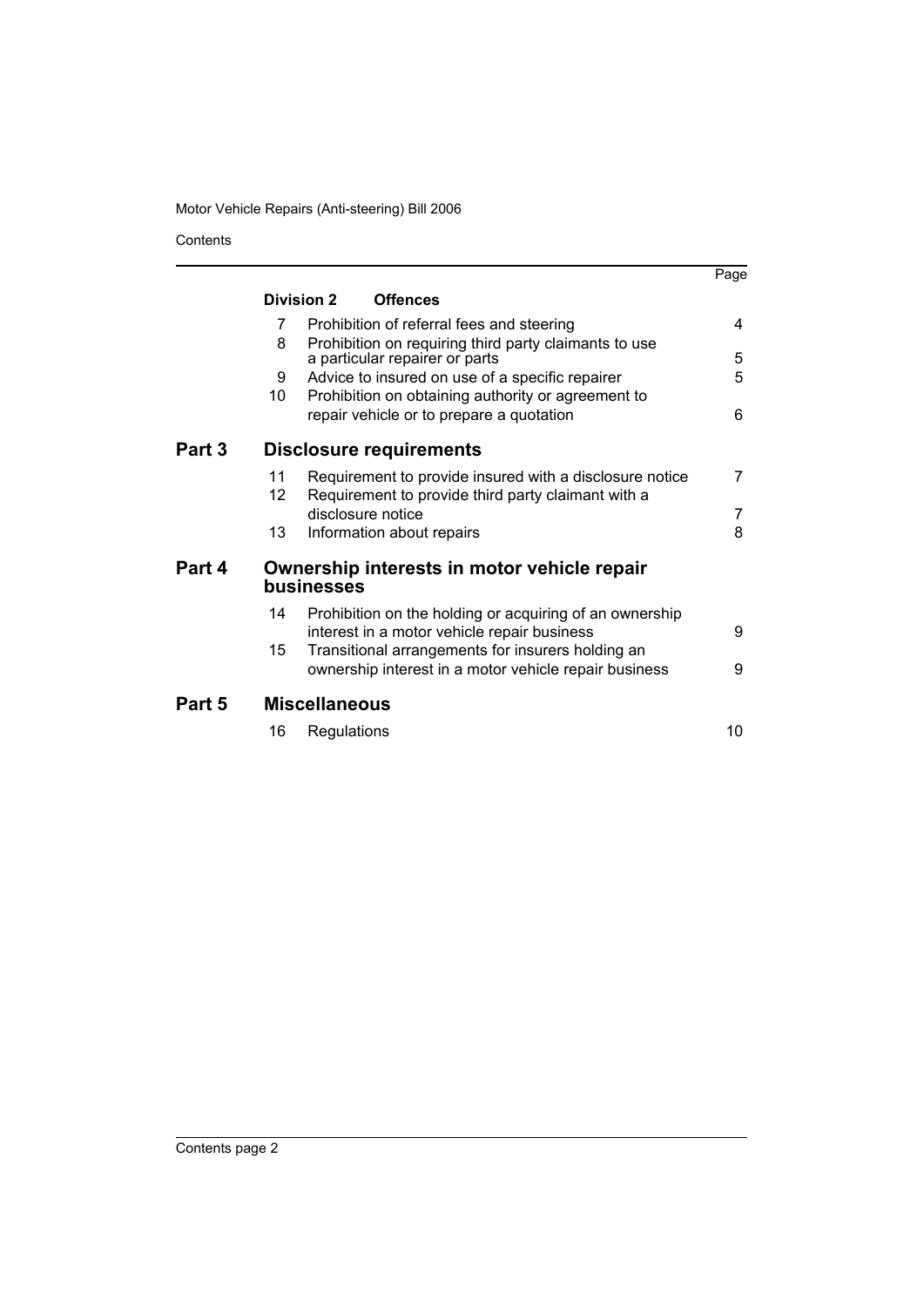

New South Wales

# **Motor Vehicle Repairs (Anti-steering) Bill 2006**

No , 2006

## **A Bill for**

An Act to regulate aspects relating to the repair of an insured motor vehicle following damage to the vehicle; and for other purposes.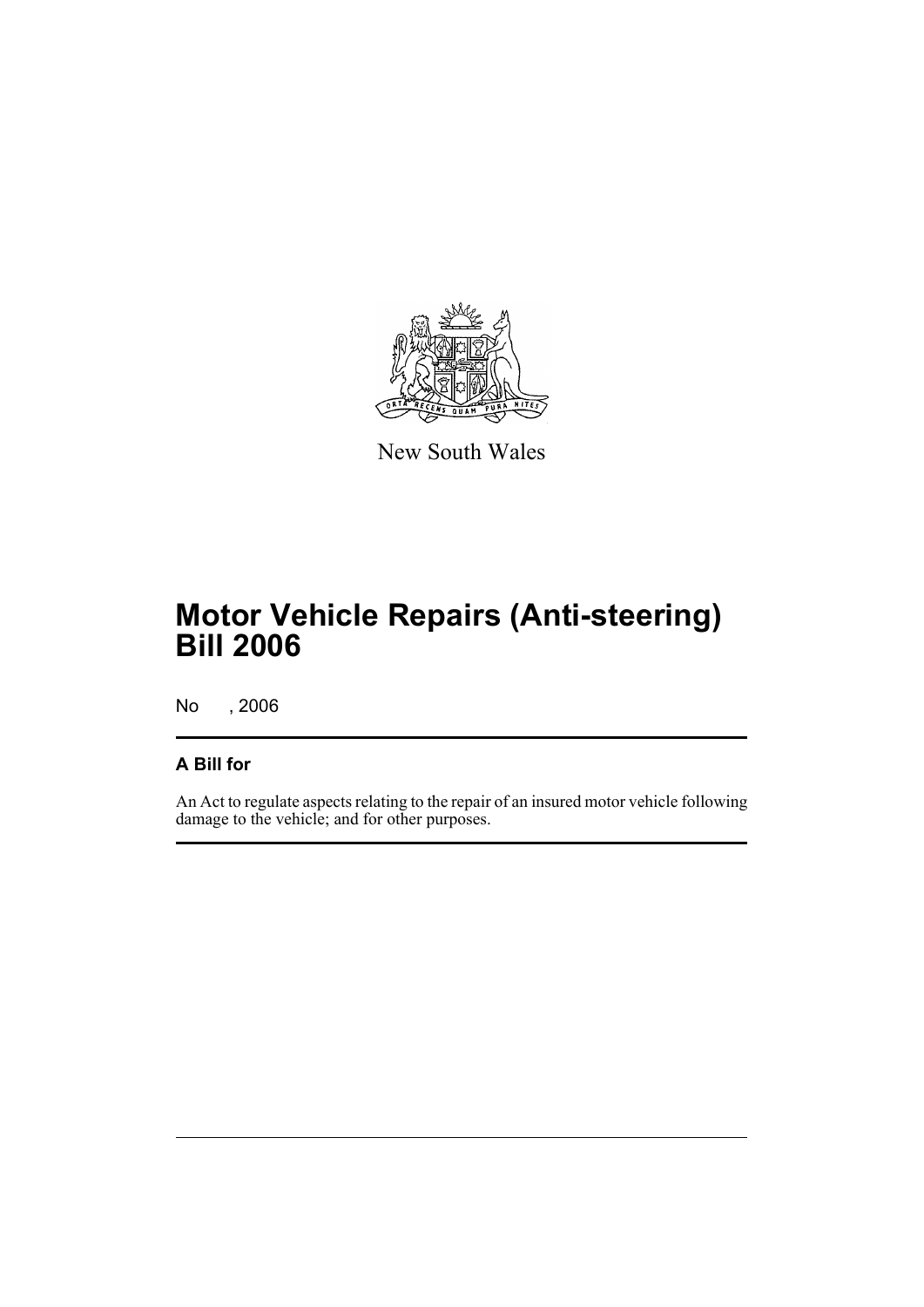Part 1 Preliminary

<span id="page-7-3"></span><span id="page-7-2"></span><span id="page-7-1"></span><span id="page-7-0"></span>

| The Legislature of New South Wales enacts: |  |                                                                                                                                                                                                                                                         | $\mathbf{1}$         |  |
|--------------------------------------------|--|---------------------------------------------------------------------------------------------------------------------------------------------------------------------------------------------------------------------------------------------------------|----------------------|--|
| <b>Preliminary</b><br>Part 1               |  |                                                                                                                                                                                                                                                         |                      |  |
| 1                                          |  | Name of Act                                                                                                                                                                                                                                             | 3                    |  |
|                                            |  | This Act is the Motor Vehicle Repairs (Anti-steering) Act 2006.                                                                                                                                                                                         | 4                    |  |
| 2                                          |  | <b>Commencement</b>                                                                                                                                                                                                                                     | 5                    |  |
|                                            |  | This Act commences on 1 June 2006.                                                                                                                                                                                                                      | 6                    |  |
| 3                                          |  | <b>Definitions</b>                                                                                                                                                                                                                                      | 7                    |  |
|                                            |  | In this Act:                                                                                                                                                                                                                                            | 8                    |  |
|                                            |  | <i>disclosure notice</i> means a notice referred to in section 11 or 12.                                                                                                                                                                                | 9                    |  |
|                                            |  | <i>insurance policy</i> means any contract of insurance between an insurer<br>and an owner of a motor vehicle in respect of damage to that motor<br>vehicle.                                                                                            | 10<br>11<br>12       |  |
|                                            |  | <i>insured</i> means an owner of a motor vehicle who has entered into a<br>contract of insurance with an insurer in respect of damage to that motor<br>vehicle.                                                                                         | 13<br>14<br>15       |  |
|                                            |  | <i>insurer</i> means any insurer writing motor vehicle insurance in a State or<br>Territory and includes an insurer's affiliates, employees, agents,<br>representatives and any other person authorised to act on its behalf.                           | 16<br>17<br>18       |  |
|                                            |  | motor vehicle means a motor vehicle (other than a light rail vehicle) or<br>trailer within the meaning of the Road Transport (General) Act 2005.                                                                                                        | 19<br>20             |  |
|                                            |  | <i>motor vehicle accident</i> means an accident involving one or more motor<br>vehicles.                                                                                                                                                                | 21<br>22             |  |
|                                            |  | <i>motor vehicle repair business</i> means a business whose main activity is<br>the repair of motor vehicles.                                                                                                                                           | 23<br>24             |  |
|                                            |  | <i>ownership interest</i> , in relation to a motor vehicle repair business, means<br>any interest in the business that gives the holder of the interest any<br>control in the way the business operates or any share in the profits of the<br>business. | 25<br>26<br>27<br>28 |  |
|                                            |  | <i>repair</i> has the same meaning as in the <i>Motor Vehicle Repairs Act 1980</i> ,<br>and includes examine, detect faults in, adjust, carry out maintenance on,<br>overhaul, replace, alter and paint.                                                | 29<br>30<br>31       |  |
|                                            |  | <i>repairer</i> means a person who carries on the business of repairing motor<br>vehicles pursuant to a licence under the Motor Vehicle Repairs Act<br>1980.                                                                                            | 32<br>33<br>34       |  |
|                                            |  | third party claimant means a person who makes a claim against an<br>insured for property damage arising from a motor vehicle accident.                                                                                                                  | 35<br>36             |  |
|                                            |  | tow has the same meaning as in the Tow Truck Industry Act 1998.                                                                                                                                                                                         | 37                   |  |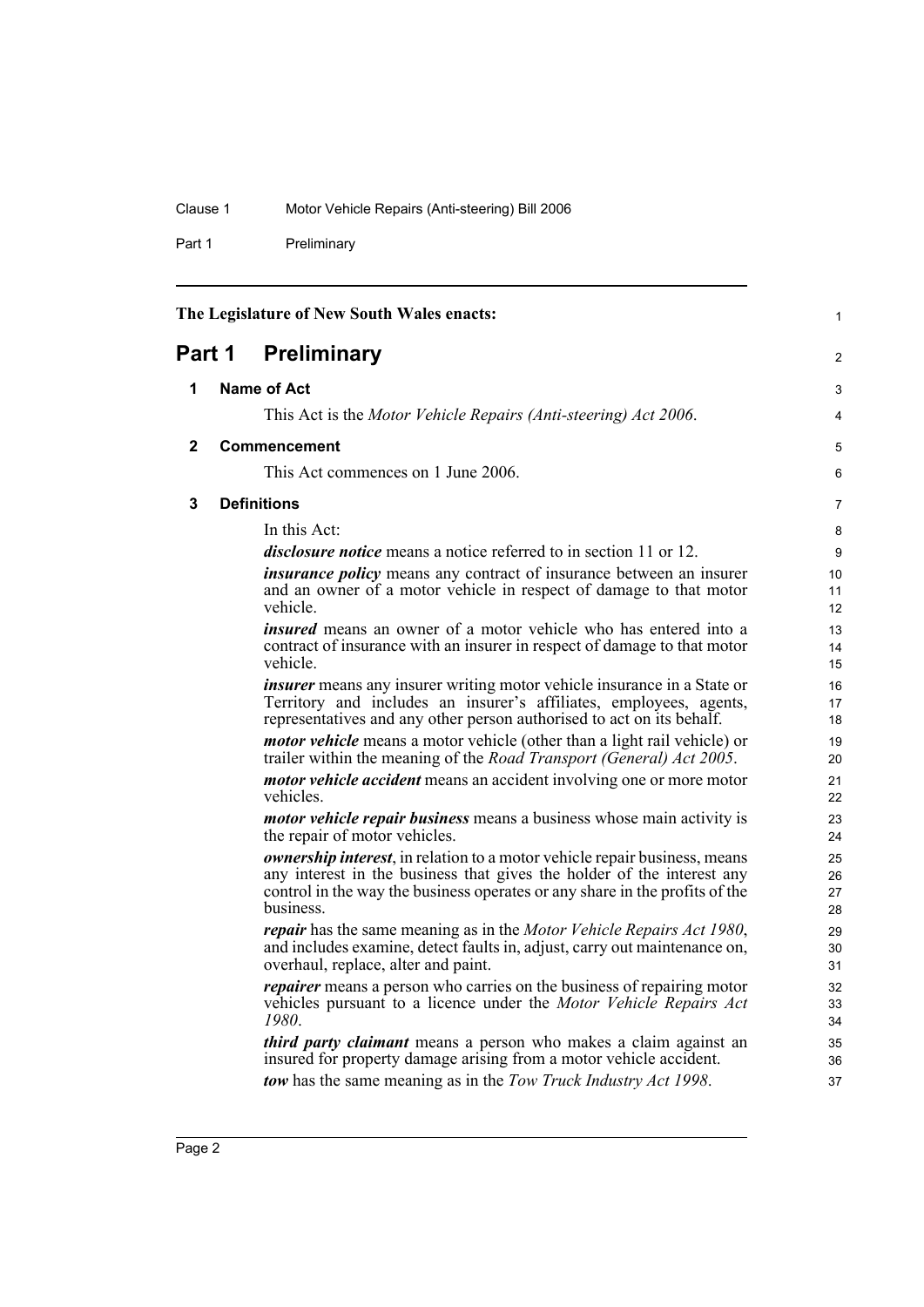Motor Vehicle Repairs (Anti-steering) Bill 2006 Clause 4

Preliminary **Preliminary** Part 1

<span id="page-8-0"></span>

|   | <b>tow truck operator</b> has the same meaning as in the Tow Truck Industry<br>Act 1998.                                                                                                | $\mathbf{1}$<br>$\mathcal{P}$ |
|---|-----------------------------------------------------------------------------------------------------------------------------------------------------------------------------------------|-------------------------------|
|   | <b>towing authorisation</b> has the same meaning as in the Tow Truck<br>Industry Act 1998.                                                                                              | 3<br>4                        |
| 4 | <b>Act to bind Crown</b>                                                                                                                                                                | 5                             |
|   | This Act binds the Crown in right of New South Wales and, in so far as<br>the legislative power of the Parliament of New South Wales permits, the<br>Crown in all its other capacities. | 6<br>7<br>8                   |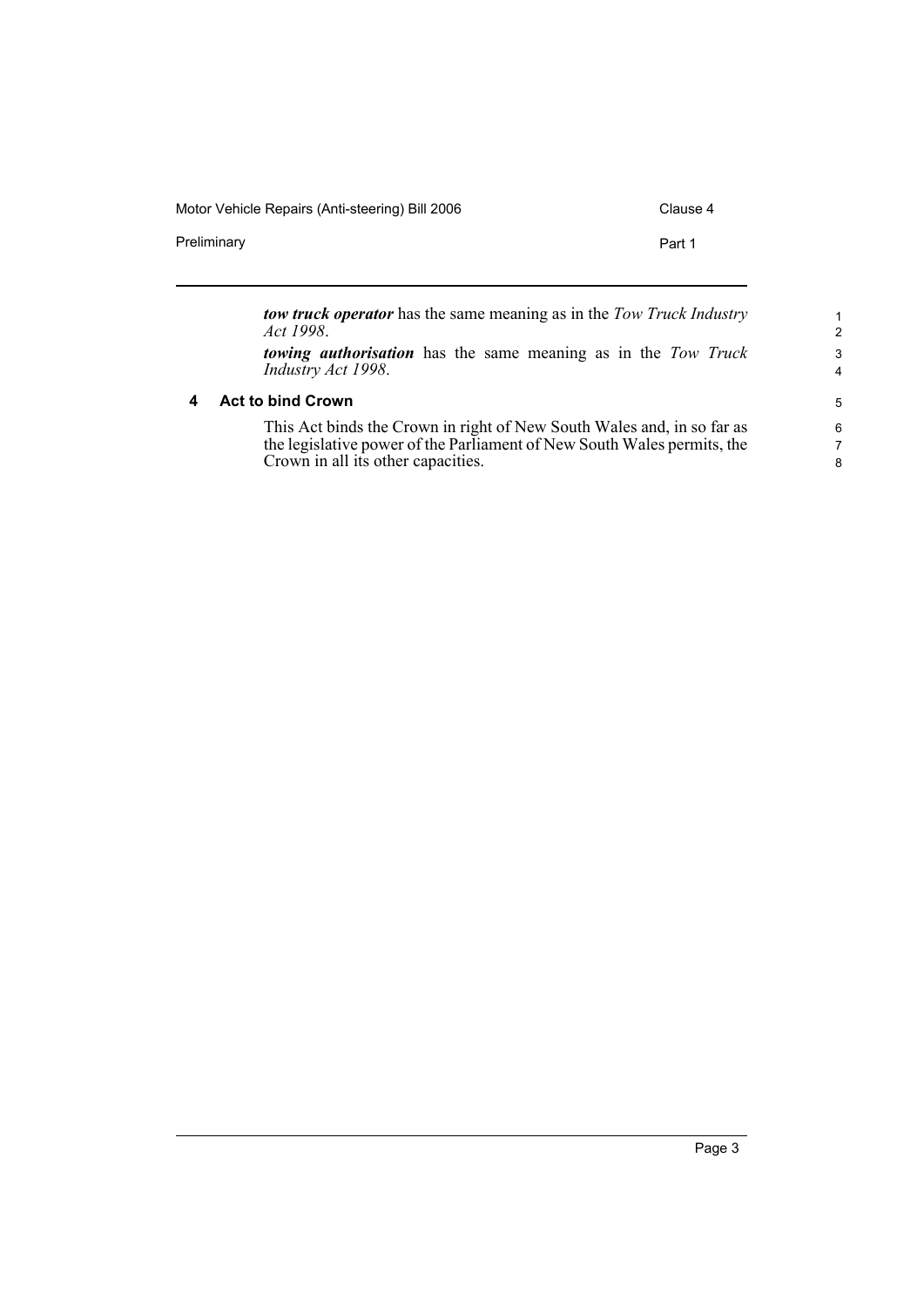| Part 2 | Regulation of the motor vehicle repair industry |
|--------|-------------------------------------------------|
|--------|-------------------------------------------------|

## <span id="page-9-0"></span>**Part 2 Regulation of the motor vehicle repair industry**

### <span id="page-9-2"></span><span id="page-9-1"></span>**Division 1 Coverage under an insurance policy**

### **5 Prohibited limitations on coverage under an insurance policy**

- (1) An insurer must not directly or indirectly limit its coverage under an insurance policy:
	- (a) by specifying the brand, type, kind, age, vendor, supplier or condition of parts or products that may be used to repair the motor vehicle, or

1

 $\overline{2}$ 

23

- (b) by restricting the insured from choosing a repairer to repair any damage to the motor vehicle that is covered under the policy, or
- (c) by imposing any additional charge on the insured for opting to choose their own repairer to repair any damage to the motor vehicle that is covered under the policy.
- (2) A provision of an insurance policy is void to the extent to which it contravenes subsection (1).

#### <span id="page-9-3"></span>**6 Agreements between insurers and repairers**

- (1) A contract between an insurer and a repairer, including an agreement under which the repairer agrees to extend discounts for parts or labour to the insurer, must not include any provision that entitles the insurer to direct an insured's vehicle to that repairer.
- (2) A provision of a contract is void to the extent to which it contravenes subsection  $(1)$ .

### <span id="page-9-5"></span><span id="page-9-4"></span>**Division 2 Offences**

### **7 Prohibition of referral fees and steering**

An insurer must not, in connection with the repair of a motor vehicle under an insurance policy:

- (a) suggest to or advise an insured to choose a particular repairer to repair the motor vehicle, or have a repairer prepare a quotation for the repair of a motor vehicle, otherwise than in accordance with section 9, or
- (b) solicit or accept a referral fee or gratuity in exchange for referring an insured to a specific repairer, or
- (c) state or suggest to an insured that a specific repairer must or should be used by the insured in order for the repair to be covered under the policy, or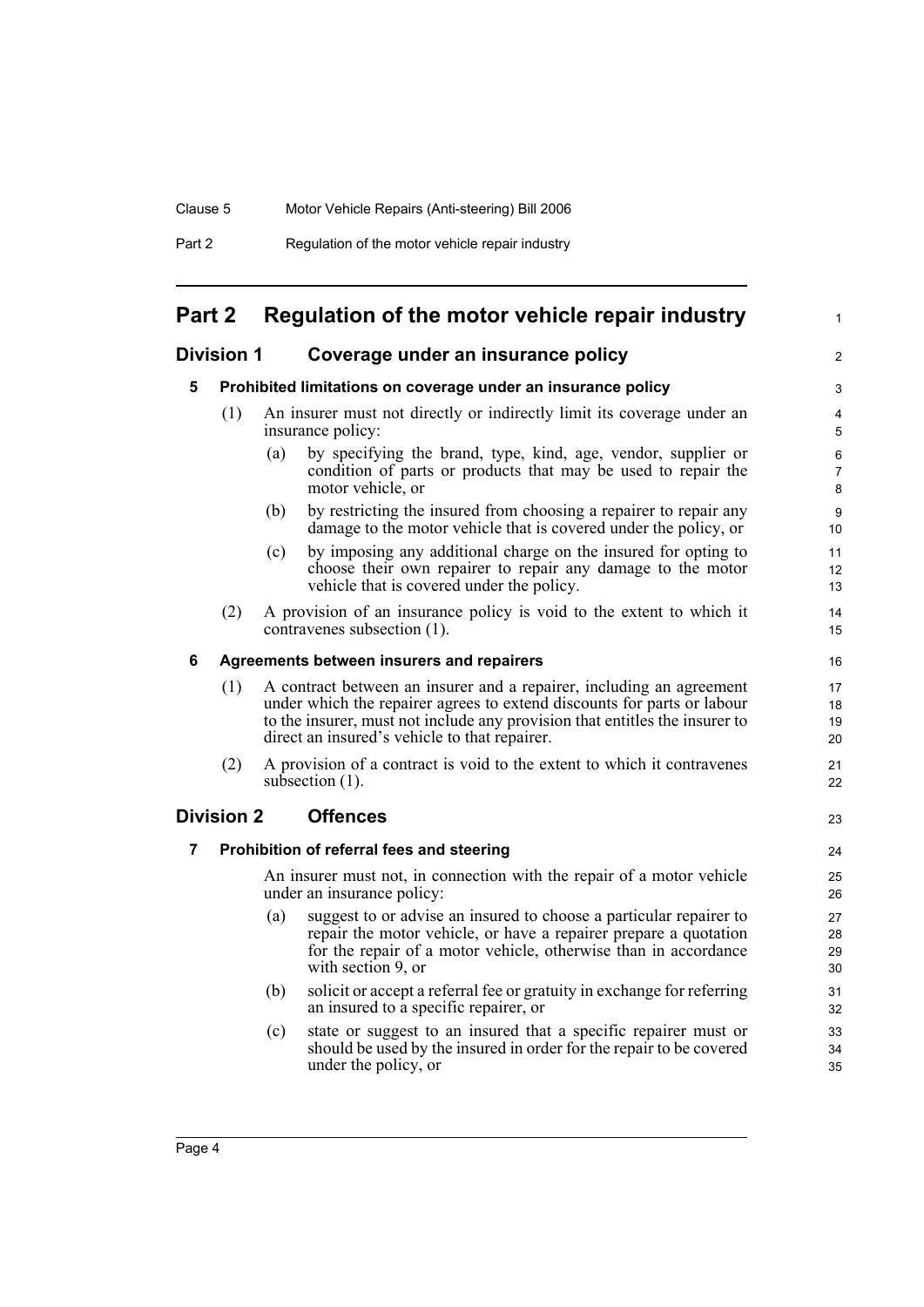<span id="page-10-1"></span><span id="page-10-0"></span>

|   |          | (d) | require a repairer to use a particular brand, type, kind, age,<br>vendor, supplier or condition of parts or products in the repair of<br>the motor vehicle, or                                                                                                                                                                                                              | $\mathbf{1}$<br>2<br>3           |
|---|----------|-----|-----------------------------------------------------------------------------------------------------------------------------------------------------------------------------------------------------------------------------------------------------------------------------------------------------------------------------------------------------------------------------|----------------------------------|
|   |          | (e) | restrict an insured's right to choose a repairer by requiring the<br>insured to travel an unreasonable distance to have the motor<br>vehicle repaired under the policy, or                                                                                                                                                                                                  | 4<br>$\mathbf 5$<br>6            |
|   |          | (f) | without the consent of the insured, make arrangements with a tow<br>truck operator to have the motor vehicle towed directly to a<br>repairer chosen by the insurer.                                                                                                                                                                                                         | $\overline{7}$<br>$\bf8$<br>9    |
|   |          |     | Maximum penalty: 1,000 penalty units (in the case of a first offence) or<br>1,500 penalty units or imprisonment for 12 months or both (in the case<br>of a second or subsequent offence).                                                                                                                                                                                   | 10<br>11<br>12                   |
| 8 | or parts |     | Prohibition on requiring third party claimants to use a particular repairer                                                                                                                                                                                                                                                                                                 | 13<br>14                         |
|   |          |     | An insurer must not, in connection with the repair of a motor vehicle<br>owned by a third party claimant:                                                                                                                                                                                                                                                                   | 15<br>16                         |
|   |          | (a) | require the third party claimant to choose a particular repairer to<br>repair the motor vehicle, or                                                                                                                                                                                                                                                                         | 17<br>18                         |
|   |          | (b) | require the third party claimant to choose a particular brand, type,<br>kind, age, vendor, supplier or condition of parts or products in the<br>repair of the motor vehicle.                                                                                                                                                                                                | 19<br>20<br>21                   |
|   |          |     | Maximum penalty: 1,000 penalty units (in the case of a first offence) or<br>1,500 penalty units or imprisonment for 12 months or both (in the case<br>of a second or subsequent offence).                                                                                                                                                                                   | 22<br>23<br>24                   |
| 9 |          |     | Advice to insured on use of a specific repairer                                                                                                                                                                                                                                                                                                                             | 25                               |
|   | (1)      |     | If, without any form of prompting by the insurer, an insured asks an<br>insurer to suggest or advise a suitable repairer to repair damage to a<br>motor vehicle covered under an insurance policy and:                                                                                                                                                                      | 26<br>27<br>28                   |
|   |          | (a) | there are at least 6 repairers operating a licensed motor vehicle<br>repair business within a radius of 10 kilometres from either the<br>home of the insured or some other place nominated by the insured<br>that the insurer considers suitable to carry out the required<br>repairs, the insurer must provide the insured with a list of at least<br>6 such repairers, or | 29<br>30<br>31<br>32<br>33<br>34 |
|   |          | (b) | there are fewer than 6 repairers operating a licensed motor<br>vehicle repair business within a radius of 10 kilometres from<br>either the home of the insured or some other place nominated by<br>the insured that the insurer considers suitable to carry out the<br>required repairs, the insurer must provide the insured with a list<br>of all such repairers.         | 35<br>36<br>37<br>38<br>39<br>40 |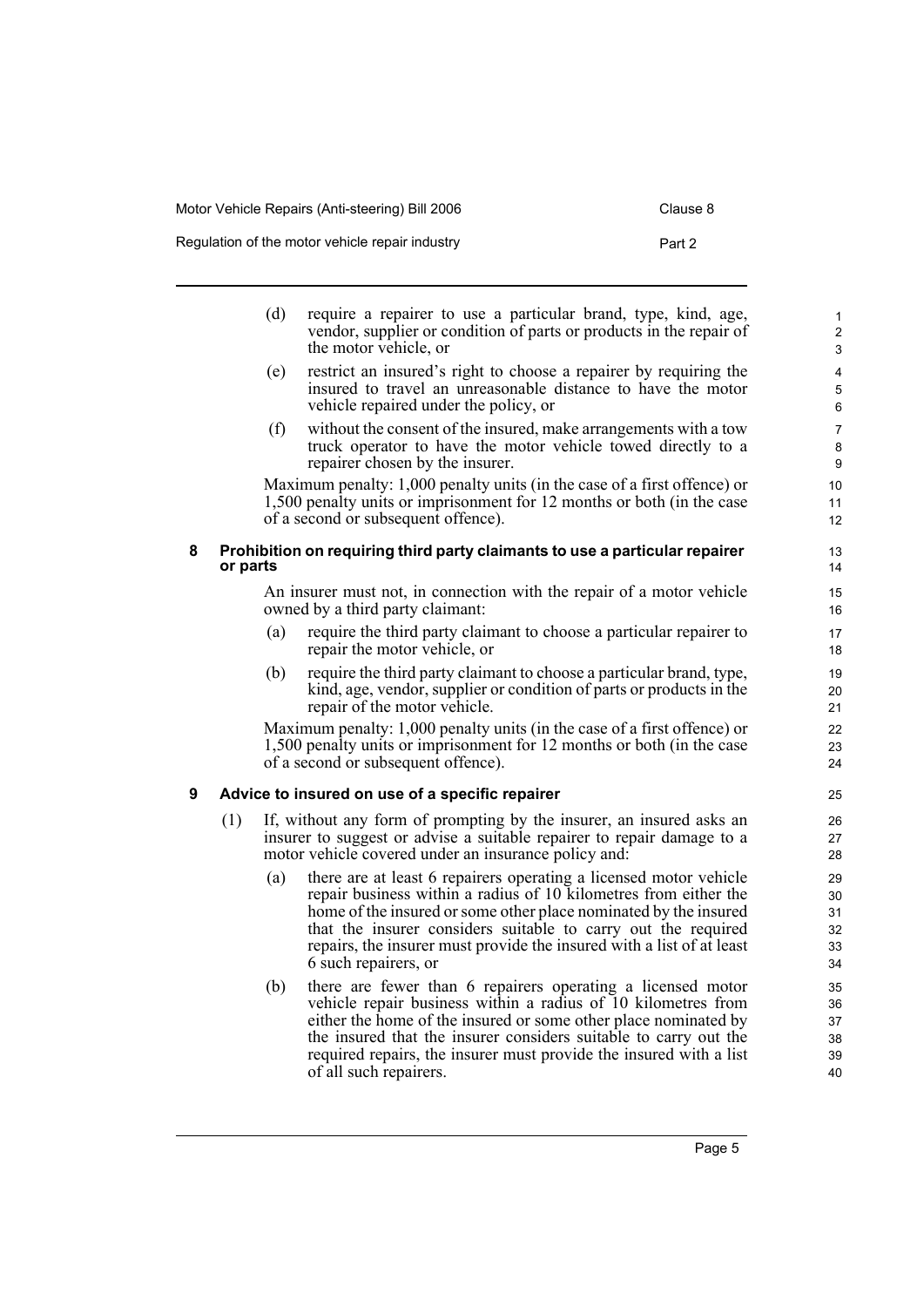#### Clause 10 Motor Vehicle Repairs (Anti-steering) Bill 2006

- Part 2 Regulation of the motor vehicle repair industry
	- (2) If an insurer requires a second quotation for the repair of a motor vehicle, such a quotation may be obtained:
		- (a) from a repairer of the insured's choice, or
		- (b) if, without any form of prompting by the insurer, the insured asks the insurer to suggest or advise a suitable repairer to prepare the quotation, from a list of repairers provided by the insurer in accordance with subsection  $(1)$  (a) or (b), as the case requires.

#### <span id="page-11-0"></span>**10 Prohibition on obtaining authority or agreement to repair vehicle or to prepare a quotation**

- (1) A person must not obtain or attempt to obtain from another person the other person's authority or agreement:
	- (a) for the preparation of a quotation for the repair of a motor vehicle that has been involved in an accident, or
	- (b) to find and engage a repairer to repair a motor vehicle that has been involved in an accident,

before the motor vehicle has been towed to the destination specified in the towing authorisation or to another destination in accordance with the *Tow Truck Industry Act 1998*.

(2) Subsection (1) (a) applies regardless of on whose behalf the offering, obtaining or attempting is done.

Maximum penalty: 50 penalty units (in the case of a first offence) or 100 penalty units or imprisonment for 12 months or both (in the case of a second or subsequent offence).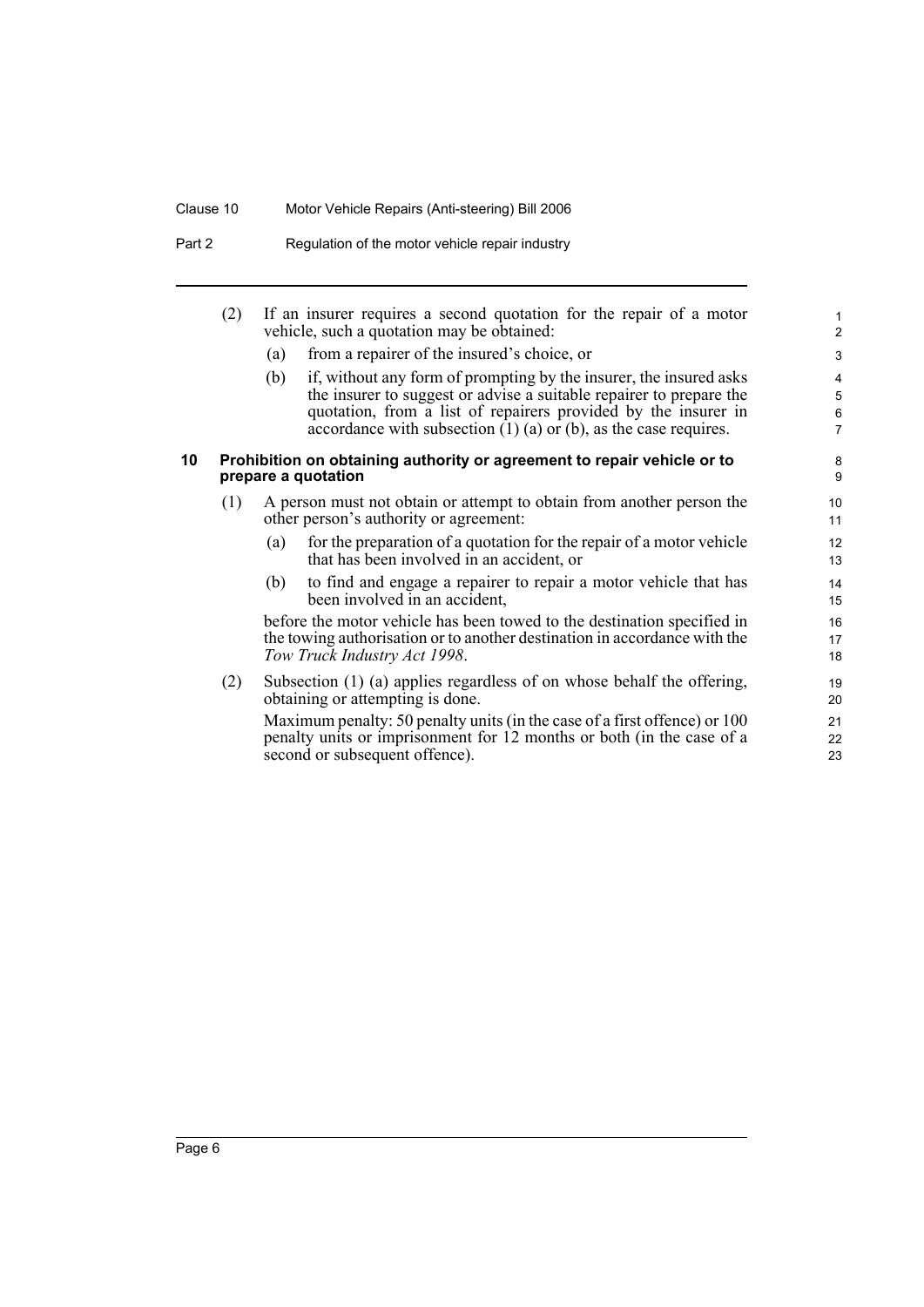Motor Vehicle Repairs (Anti-steering) Bill 2006 Clause 11

Disclosure requirements **Part 3** 

<span id="page-12-2"></span><span id="page-12-1"></span><span id="page-12-0"></span>

| Part 3 |                                                         | <b>Disclosure requirements</b>                                                                                                                                                                                                                                                                                         | 1                                |
|--------|---------------------------------------------------------|------------------------------------------------------------------------------------------------------------------------------------------------------------------------------------------------------------------------------------------------------------------------------------------------------------------------|----------------------------------|
| 11     | Requirement to provide insured with a disclosure notice |                                                                                                                                                                                                                                                                                                                        | 2                                |
|        | (1)                                                     | An insurer must provide the insured with a disclosure notice in the<br>prescribed form:                                                                                                                                                                                                                                | 3<br>4                           |
|        |                                                         | within 5 business days of the date on which the insured enters<br>(a)<br>into an insurance policy with the insurer, and                                                                                                                                                                                                | $\sqrt{5}$<br>6                  |
|        |                                                         | within 5 business days of the date of the renewal of the insurance<br>(b)<br>policy, and                                                                                                                                                                                                                               | $\overline{7}$<br>8              |
|        |                                                         | at the time the insured makes a claim under the insurance policy.<br>(c)                                                                                                                                                                                                                                               | 9                                |
|        |                                                         | Maximum penalty: 50 penalty units (in the case of a first offence) or 100<br>penalty units or imprisonment for 12 months or both (in the case of a<br>second or subsequent offence).                                                                                                                                   | 10<br>11<br>12                   |
|        | (2)                                                     | An insurer is taken to have complied with subsection $(1)$ (c) if:                                                                                                                                                                                                                                                     | 13                               |
|        |                                                         | in the case of a claim made in person, the insurer provides the<br>(a)<br>insured with a disclosure notice at the time the claim is made, or                                                                                                                                                                           | 14<br>15                         |
|        |                                                         | (b)<br>in the case of a claim made over the telephone, the insurer:                                                                                                                                                                                                                                                    | 16                               |
|        |                                                         | reads the following disclosure statement to the insured at<br>(i)<br>the time the claim is made:<br>"By law, you have the right to select where your vehicle is<br>repaired and the parts used for repairs. However, we are<br>not required to pay more than a reasonable amount for<br>those repairs and parts.", and | 17<br>18<br>19<br>20<br>21<br>22 |
|        |                                                         | provides the insured with a disclosure notice within<br>(ii)<br>5 business days of the claim being made, or                                                                                                                                                                                                            | 23<br>24                         |
|        |                                                         | in the case of a claim made in writing, the insurer provides the<br>(c)<br>insured with a disclosure notice within 5 business days of the<br>claim being made.                                                                                                                                                         | 25<br>26<br>27                   |
| 12     |                                                         | Requirement to provide third party claimant with a disclosure notice                                                                                                                                                                                                                                                   | 28                               |
|        | (1)                                                     | An insurer must provide a third party claimant with a disclosure notice<br>in the prescribed form at the time the third party claimant makes a claim<br>against the insurer.                                                                                                                                           | 29<br>30<br>31                   |
|        |                                                         | Maximum penalty: 50 penalty units (in the case of a first offence) or 100<br>penalty units or imprisonment for 12 months or both (in the case of a<br>second or subsequent offence).                                                                                                                                   | 32<br>33<br>34                   |
|        | (2)                                                     | An insurer is taken to have complied with subsection (1) if:                                                                                                                                                                                                                                                           | 35                               |
|        |                                                         | in the case of a claim made in person, the insurer provides the<br>(a)<br>third party claimant with a disclosure notice at the time the claim<br>is made, or                                                                                                                                                           | 36<br>37<br>38                   |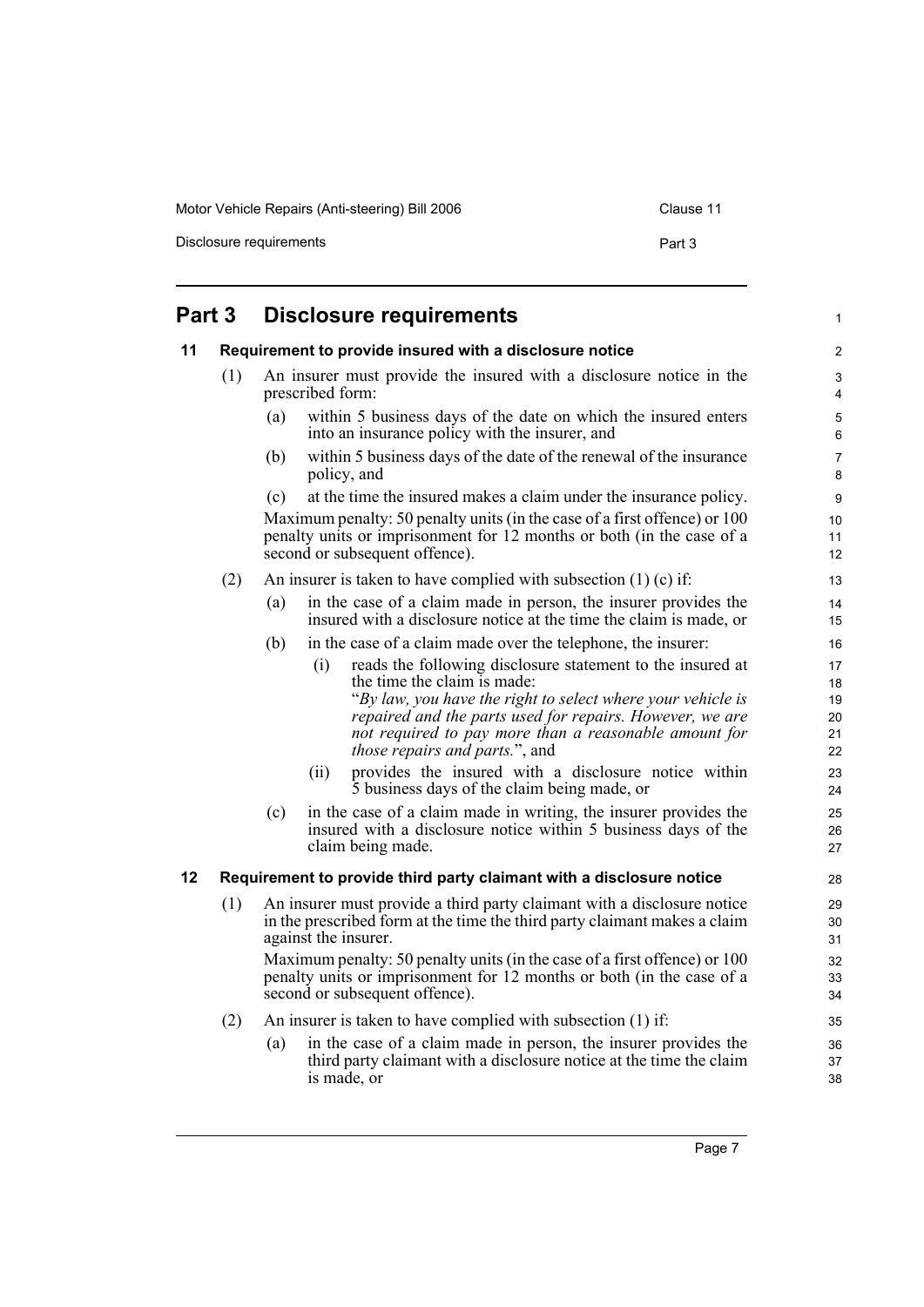#### Clause 13 Motor Vehicle Repairs (Anti-steering) Bill 2006

#### Part 3 Disclosure requirements

|    |     | (b) | in the case of a claim made over the telephone, the insurer:                                                                                                                                                                 | $\mathbf{1}$            |
|----|-----|-----|------------------------------------------------------------------------------------------------------------------------------------------------------------------------------------------------------------------------------|-------------------------|
|    |     |     | reads the following disclosure statement to the third party<br>(1)                                                                                                                                                           | $\overline{\mathbf{c}}$ |
|    |     |     | claimant at the time the claim is made:                                                                                                                                                                                      | $\mathfrak{S}$          |
|    |     |     | "By law, you have the right to select where your vehicle is                                                                                                                                                                  | $\overline{4}$          |
|    |     |     | repaired and the parts used for repairs. However, we are                                                                                                                                                                     | 5                       |
|    |     |     | not required to pay more than a reasonable amount for                                                                                                                                                                        | $\,6\,$                 |
|    |     |     | <i>those repairs and parts.</i> ", and                                                                                                                                                                                       | $\overline{7}$          |
|    |     |     | provides the third party claimant with a disclosure notice<br>(11)                                                                                                                                                           | 8                       |
|    |     |     | within 5 business days of the claim being made, or                                                                                                                                                                           | 9                       |
|    |     | (c) | in the case of a claim made in writing, the insurer provides the                                                                                                                                                             | 10                      |
|    |     |     | third party claimant with a disclosure notice within 5 business                                                                                                                                                              | 11                      |
|    |     |     | days of the claim being made.                                                                                                                                                                                                | 12                      |
| 13 |     |     | Information about repairs                                                                                                                                                                                                    | 13                      |
|    | (1) |     |                                                                                                                                                                                                                              | 14                      |
|    |     |     |                                                                                                                                                                                                                              | 15                      |
|    |     |     | An insurer must not prohibit a repairer from disclosing to an insured or<br>a third party claimant information about the parts or products the<br>repairer has used in the repair of the insured's or third party claimant's | 16                      |
|    |     |     | motor vehicle and a repairer must disclose to an insured or third party                                                                                                                                                      | 17                      |
|    |     |     | claimant such information about parts or products the repairer has used                                                                                                                                                      | 18                      |
|    |     |     | in the repair of the insured's or third party claimant's motor vehicle.                                                                                                                                                      | 19                      |
|    |     |     | Maximum penalty: 50 penalty units (in the case of a first offence) or 100                                                                                                                                                    | 20                      |
|    |     |     | penalty units or imprisonment for 12 months or both (in the case of a                                                                                                                                                        | 21                      |
|    |     |     | second or subsequent offence).                                                                                                                                                                                               | 22                      |
|    | (2) |     | For the nurnoses of subsection $(1)$ the information that must be                                                                                                                                                            | າາ                      |

<span id="page-13-0"></span>(2) For the purposes of subsection (1), the information that must be disclosed includes a description of the parts or products, the manufacturer of the parts or products, the source of the parts or products and the amounts charged to the insurer for the parts or products and associated labour.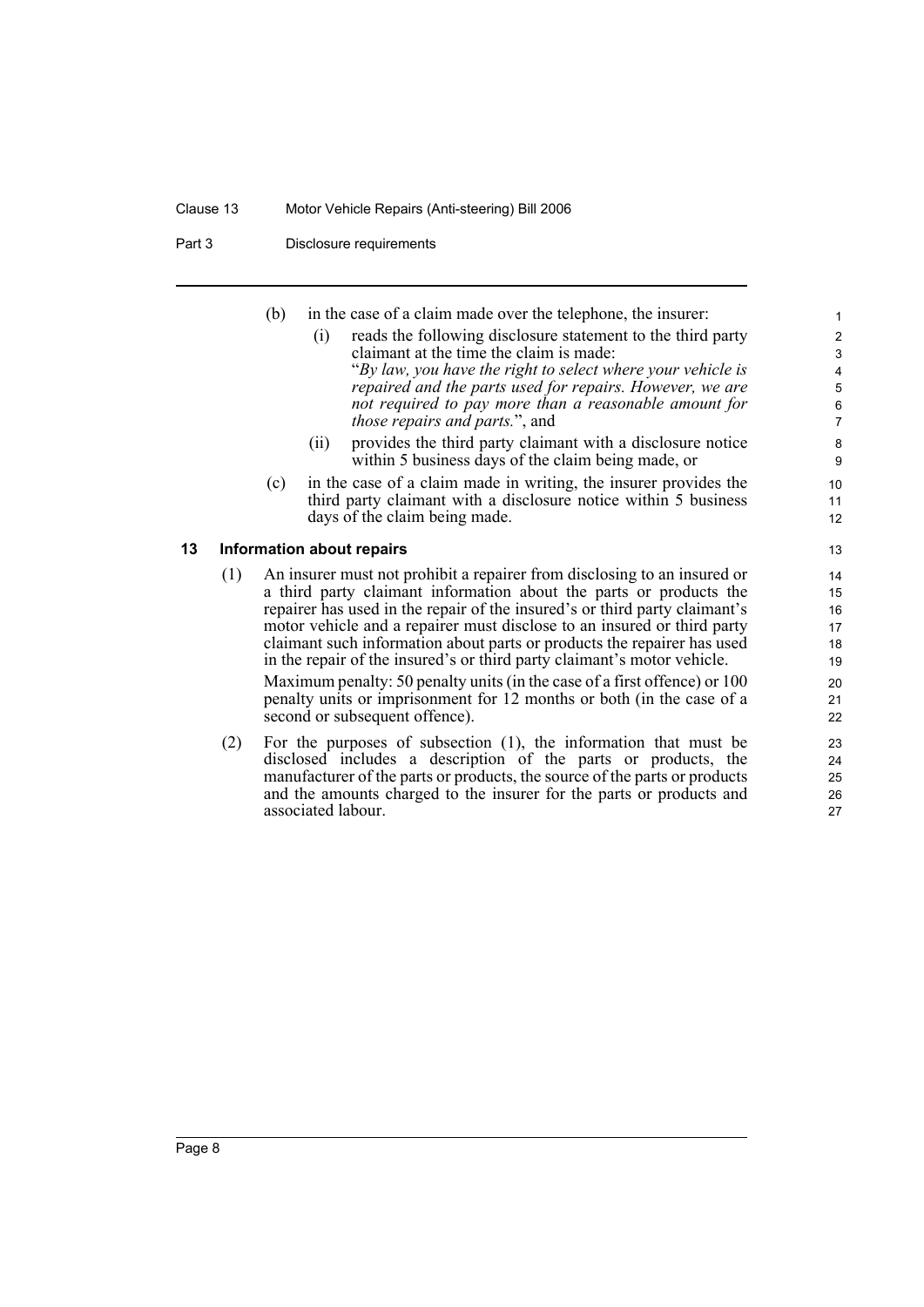| Motor Vehicle Repairs (Anti-steering) Bill 2006        | Clause 14 |
|--------------------------------------------------------|-----------|
| Ownership interests in motor vehicle repair businesses | Part 4    |

## <span id="page-14-0"></span>**Part 4 Ownership interests in motor vehicle repair businesses**

#### <span id="page-14-1"></span>**14 Prohibition on the holding or acquiring of an ownership interest in a motor vehicle repair business**

From 1 September 2006, an insurer may not hold or acquire any ownership interest in a motor vehicle repair business located in New South Wales.

Maximum penalty: 1,000 penalty units (in the case of a first offence) or 1,500 penalty units or imprisonment for 12 months or both (in the case of a second or subsequent offence).

#### <span id="page-14-2"></span>**15 Transitional arrangements for insurers holding an ownership interest in a motor vehicle repair business**

- (1) This section applies during the period that commences on the commencement of this Act and ends at the beginning of 1 September 2006.
- (2) If an insurer holds an ownership interest in any motor vehicle repair business in New South Wales, the insurer:
	- (a) must disclose its interest to the insured in any disclosure notice provided to the insured in accordance with this Act, and
	- (b) must not stipulate the sources from which that motor vehicle repair business must obtain parts or products, and
	- (c) must not supply parts to that motor vehicle repair business, and
	- (d) must not offer an incentive or provide compensation to a person in exchange for the person referring an insured to that motor vehicle repair business.

Maximum penalty: 1,000 penalty units (in the case of a first offence) or 1,500 penalty units or imprisonment for 12 months or both (in the case of a second or subsequent offence).

1 2